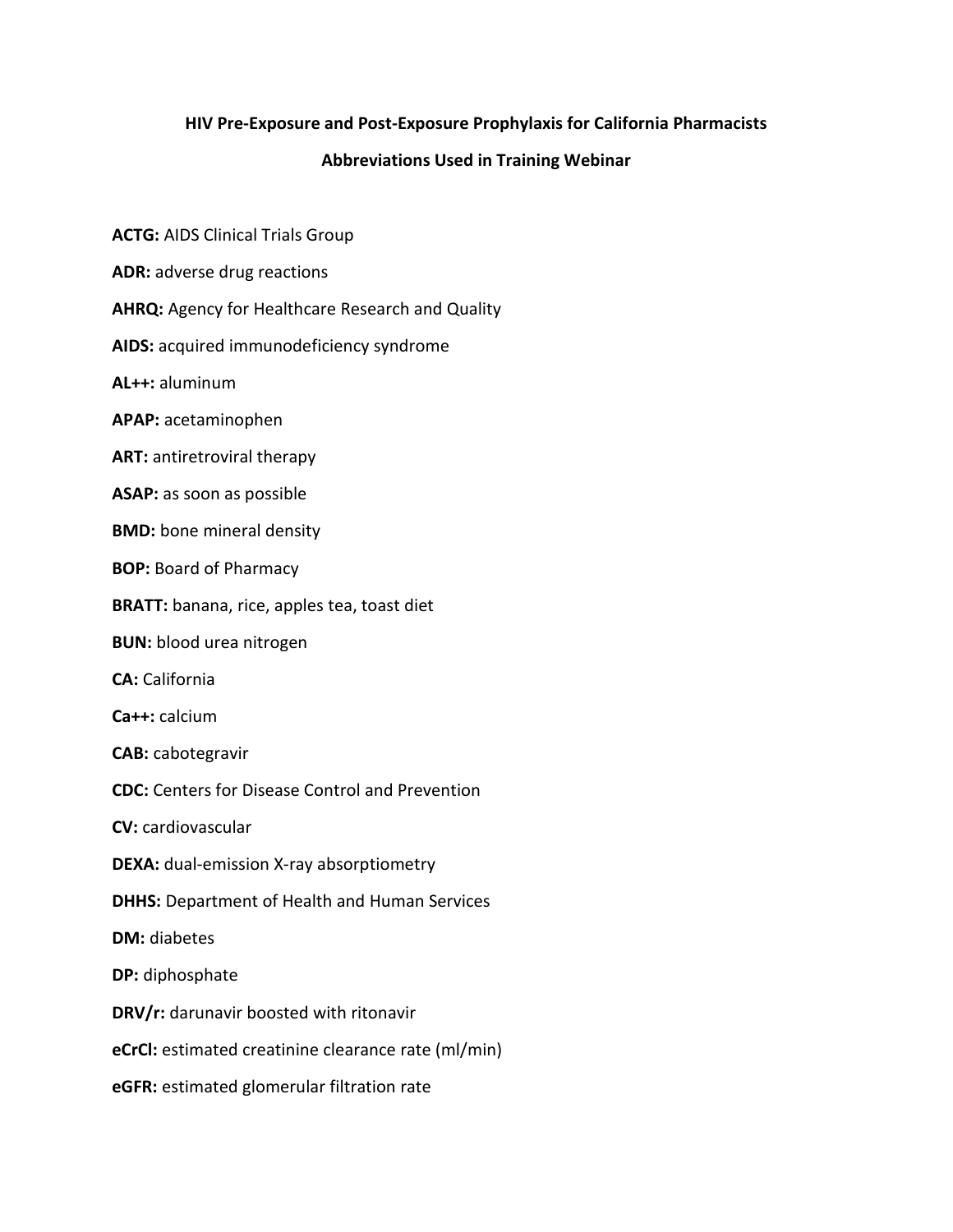**EIA:** enzyme-linked immunoassay

**EtOH:** alcohol

**FDA:** Food and Drug Administration

**F** or **FTC:** emtricitabine (trade name Emtriva®)

**F/TAF:** emtricitabine coformulated with tenofovir alafenamide (trade name Descovy®)

**F/TDF:** emtricitabine coformulated with tenofovir disoproxil fumarate (trade name Truvada®)

**GI:** gastrointestinal

**HA:** headache

**HBV:** hepatitis B virus

**HBsAG:** hepatitis B surface antigen

**HBcoreAB:** hepatitis B core antibody

**HBsAB:** hepatitis B antibody

**HCV:** hepatitis C virus

**HDL:** high density lipoproteins

**HIV:** human immunodeficiency virus

**HTN:** hypertension

**IDU:** injection drug users (also referred to as PWID)

**LDL:** low density lipoproteins

**Mg++:** magnesium

**MSM:** men who have sex with men

**nPEP:** nonoccupational post-exposure prophylaxis

**NSAID:** non-steroidal anti-inflammatory drug

**PCR:** polymerase chain reaction

**PEP:** post-exposure prophylaxis

**P-gp:** p-glycoprotein

**PHS:** U.S. Public Health Service

**PLWHL:** persons living with HIV infection